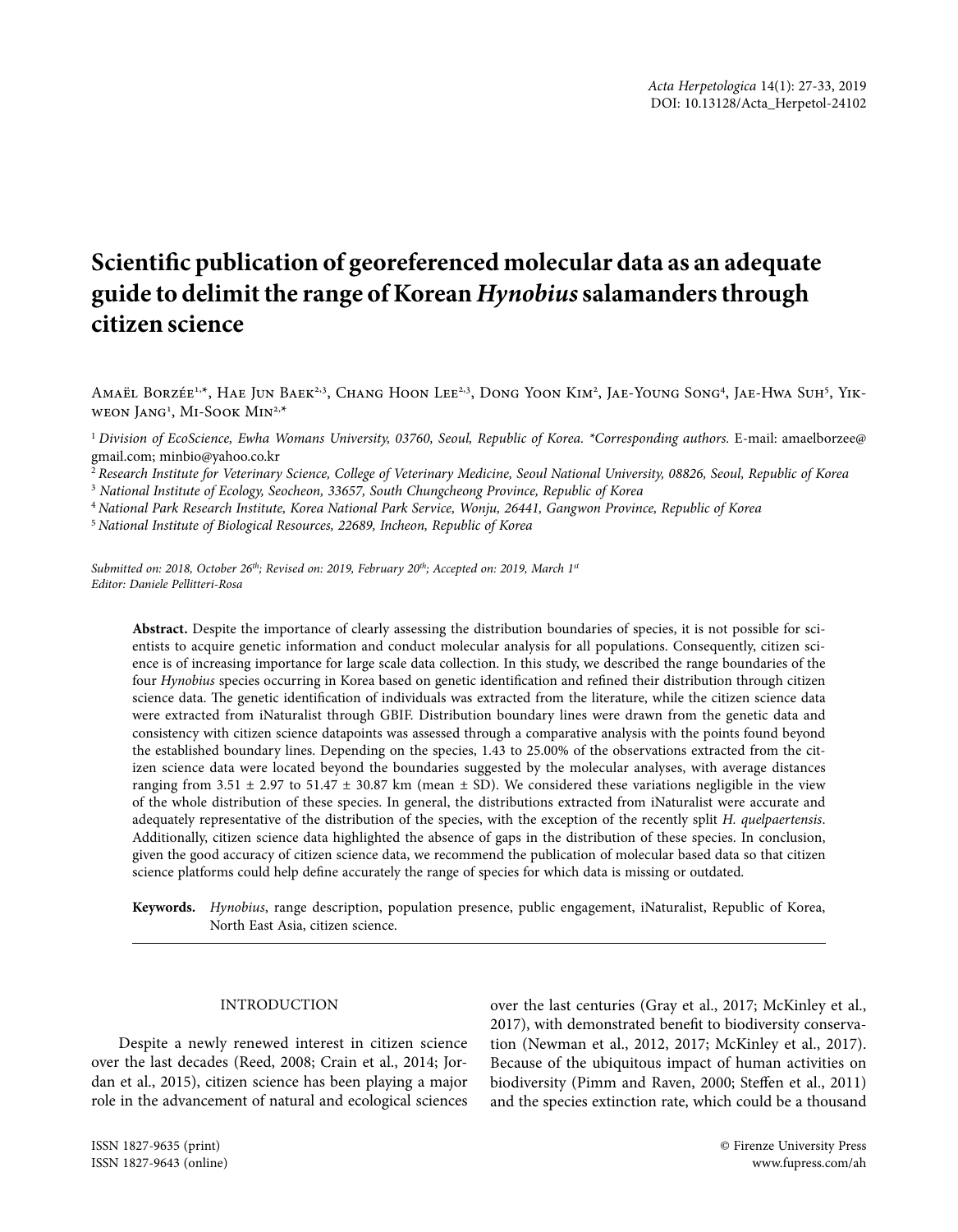times higher with respect to pre-human levels (Pimm et al., 1995; Scheffers et al., 2012), large-scale data collection is becoming more and more urgent. Since one of the strengths of citizen science is the quantity of datapoints collectable over a short period of time (Lintott et al., 2010), relying on this discipline to create conservation policies for the remaining species, through ever more convenient and accurate technologies (Sullivan et al., 2009; Joppa et al., 2012; Bowser et al., 2014) is therefore one of the potential ways to breach the wave of destruction.

Citizen science involvement takes several forms and it is assessed to be extremely efficient when conducted with clear protocols and objectives (Shirk et al., 2012; Gray et al., 2017), or combined with molecular analysis (Silvertown et al., 2011). Conversely, not everyone is satisfied by the quality of data collected through citizen science, as discussed by Cohn (2008), Conrad and Hilchey (2011) and Dickinson et al. (2010). It is however impossible for a single researcher to conduct large scale field surveys on the totality of a species' range. For instance, it took four years of field work to describe the comparatively small range of the Suweon Treefrog (*Dryophytes suweonensis*), a non-cryptic and highly detectable species, via a study conducted almost every day of the species' breeding season (Borzée et al., 2017). In comparison, as of 1 February 2018, the totality of the species' range, minus a single location, is available from the citizen science website iNaturalist (https://www.inaturalist.org). The species used as an example is comparatively well studied (Borzée, 2018) but there are other well-studied species which geographic ranges are poorly described (Jetz et al., 2012; Meyer et al., 2015). Additionally, ranges are dynamic and need regular updates, as they can show geographic shifts in response to climate change (Chen et al., 2011).

Given that technologies become increasingly userfriendly and convenient for citizen science, an increase in the quality and resolution of the data uploaded is expected. For instance, it is common to upload datapoints directly from the observation site, including GPS coordinates at the cm resolution, pictures and other metadata. A rising platform for the upload of observations is iNaturalist (www.inaturalist.org), and the platform success in recording species is demonstrated by the presence of data for about 75% of bird species and 35% of amphibian species (as of 1 February 2018). The particularity of iNaturalist is that, despite anyone being able to upload any observation, classified as "Need ID" if fulfilling minimum requirements, the observations are then cross-validated to obtain a "research grade". This requires the ID to be confirmed by at least two-thirds of the identifiers (i.e. anyone interested in confirming or reassigning the species/genera/clade ID of the observation). Therefore, the ID provided does not reflect the knowledge of a single person but that of the community, and therefore of a meta-brain, including scientist expert in their field (Joppa et al., 2012; He and Wiggins, 2015).

Here, we first defined the range of the four *Hynobius* salamander species occurring in Korea through traditional molecular tools, and then refined range and presence within ranges through the platform iNaturalist. The four species are *Hynobius leechii*, *H. quelpaertensis*, *H. yangi* and *H. unisacculus*. The secondary purpose of this work was to highlight the accuracy of citizen science in a region where it is still comparatively under-used (Roh et al., 2014).

## MATERIALS AND METHODS

#### *Species*

Four of the described *Hynobius* species are present in the Republic of Korea, and three of these species are endemic (Min et al., 2016). *Hynobius leechii* is widespread on the Korean peninsula and North-East China, while *H. quelpaertensis*, *H. yangi* and *H. unisacculus* are restricted to the southern coastal area of the peninsula (Yang et al., 1997, 2001, 2005; Kim et al., 2003; Min et al., 2016). This coastal area is also populated by three candidate species (Baek et al., 2011a, 2011b), although these were not included in our analyses as the clades have not yet been given the species status. The species breed between February and May, both in natural streams and modified landscapes in the form of rice paddies. They are locally abundant species present under vegetation and litter of forested hills outside of the breeding season.

## *Molecular assessment*

The *Hynobius* sequences used here were extracted from the literature (Kim et al., 2003; Yang et al., 2005, 2007; Baek et al., 2011a, 2011b; Min et al., 2016). Each data point for which molecular identification was available, based on any gene sequence, was incorporated in the dataset, resulting on  $N = 270$ for molecular-based species assignment.

# *Citizen science data*

Prior to data download, the citizen science data on iNaturalist (https://www.inaturalist.org) were curated on 15 October 2017 for obvious errors. A query for observations was created with the filters "*Hynobius*" and "South Korea", and a few observations were flagged as "captive" when coming from zoos or private collections, based on GPS coordinates. The citizen science datapoints were then downloaded through GBIF. org (https://doi.org/10.15468/dl.tb0v6j; accessed 5 February 2018), filtered for *Hynobius* observations in the Republic of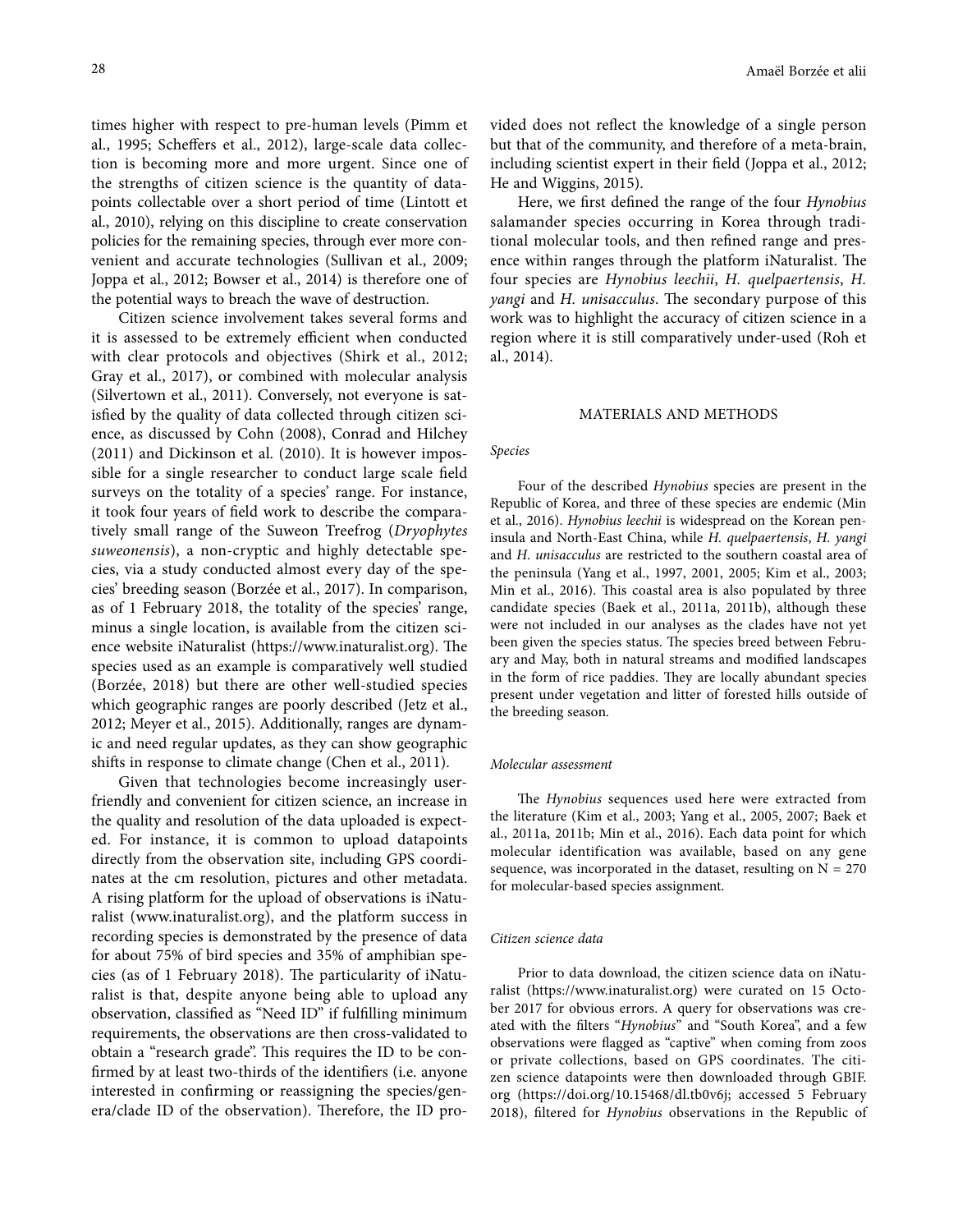Korea and from iNaturalist only, dated up to 15 October 2017. Only the observations reaching "Research Grade" on iNaturalist are transferred to GBIF, and the research grade can only be reached when more than two-thirds of the identifiers agree on a taxon. The original download included 852 datapoints, but all the observations with known issues flagged by GBIF were removed, and duplicated records were deleted. Additionally, only datapoints geolocated with an accuracy of at least three decimal places (100 m resolution) were maintained. Finally, to avoid spatial autocorrelation, any point within 200 m of another point from the same dataset was deleted, in correspondence to the core range of several salamander species (Semlitsch, 1998; Semlitsch and Bodie, 2003). This selection resulted in 468 datapoints, collected between 18 April 2005 and 26 August 2017.

#### *Spatial and statistical analysis*

The two datasets where then uploaded on ArcMap 10.5 (Environmental Systems Resource Institute, Redlands, California, USA) and each species was colour coded (Fig. 1). Based on the genetic analyses data, we drew lines joining the border localities of each species. For localities close to the seashore, border lines which guaranteed the smallest distance between the locality and the coast were drawn. Given the geographically representative sampling, in relation to the low vagility of the species and of salamanders in general (Semlitsch, 1998; Semlitsch and Bodie, 2003), we can consider the drawn lines as adequate estimates of each species' range. In addition, since no large-scale hybrid zones are expected between the species in this study (Baek et al., 2011a; Min et al., 2016), we excluded the possibility of a significant misidentifications because of cytonuclear disequilibrium.

Once the boundary of the four species were established, here referred to as "distribution boundary lines", we counted for each species the number of localities identified by citizen science which were external to the distribution boundary lines and measured the distance between the focal locality and the closest distribution boundary line. We did not include datapoints located between DNA identified localities and the sea shore, as not all islands were genetically tested.

The presence points within the species boundary lines were then investigated in GIS through the distance tool for clear gaps in distribution. For this purpose, a gap was defined as one tenth of the longest diagonal crossing the range of the species, here limited to the Republic of Korea.

The distance between datapoints and distribution boundary lines was then statistically tested for differences between species. As the data was not normally distributed for each cell of the design (observation of Q-Q plots), and there were no significant correlations between the four species and distance to the boundary lines (Pearson Correlation;  $r = 0.09$ ,  $n = 27$ ,  $P =$ 0.663), we used an independent-samples Kruskal-Wallis test to assess the relationship among the distances between datapoints and distribution boundary lines. The statistical analyses were performed with SPSS v21.0 (SPSS, Inc., Chicago, USA).

# RESULTS

The DNA based location map used to draw the distribution boundary lines included 270 samples (Fig. 1), divided into 164 datapoints for *H. leechii* (Fig. 2), 45 for *H. quelpaertensis* (Fig. 3), 19 for *H. unisacculus* (Fig. 4) and 43 for *H. yangi* (Fig. 5). The citizen science data included 468 samples, distributed into 350 datapoints for *H. leechii*, 92 for *H. quelpaertensis*, 12 for *H. unisacculus* and 14 for *H. yangi*. There were 27 (13.28%) citizen science datapoints that were external to the distribution boundary lines: 5 for *H. leechii* (1.43% of datapoints), 18 for *H. quelpaertensis* (19.57%), 3 for *H. unisacculus* (25.00%) and 1 for *H. yangi* (7.14%).

We did not find any gap in population presence that was higher than one tenth of the longest diagonal crossing the range of the species within the Republic of Korea. The average distance for datapoints beyond the distribution boundary lines was  $37.17 \pm 32.54$  km (mean  $\pm$  SD). *H. unisacculus* displayed the shortest average distance (3.51 ± 2.97; n = 3), followed by *H. leechii* (4.75 ± 2.99;



**Fig. 1.** Distribution of *Hynobius* spp. in the Republic of Korea. The map includes *H. leechii*, *H. quelpaertensis*, *H. unisacculus* and *H. yangi* data extracted from both mtDNA and citizen science (iNaturalist through GBIF; doi.org/10.15468/dl.tb0v6j).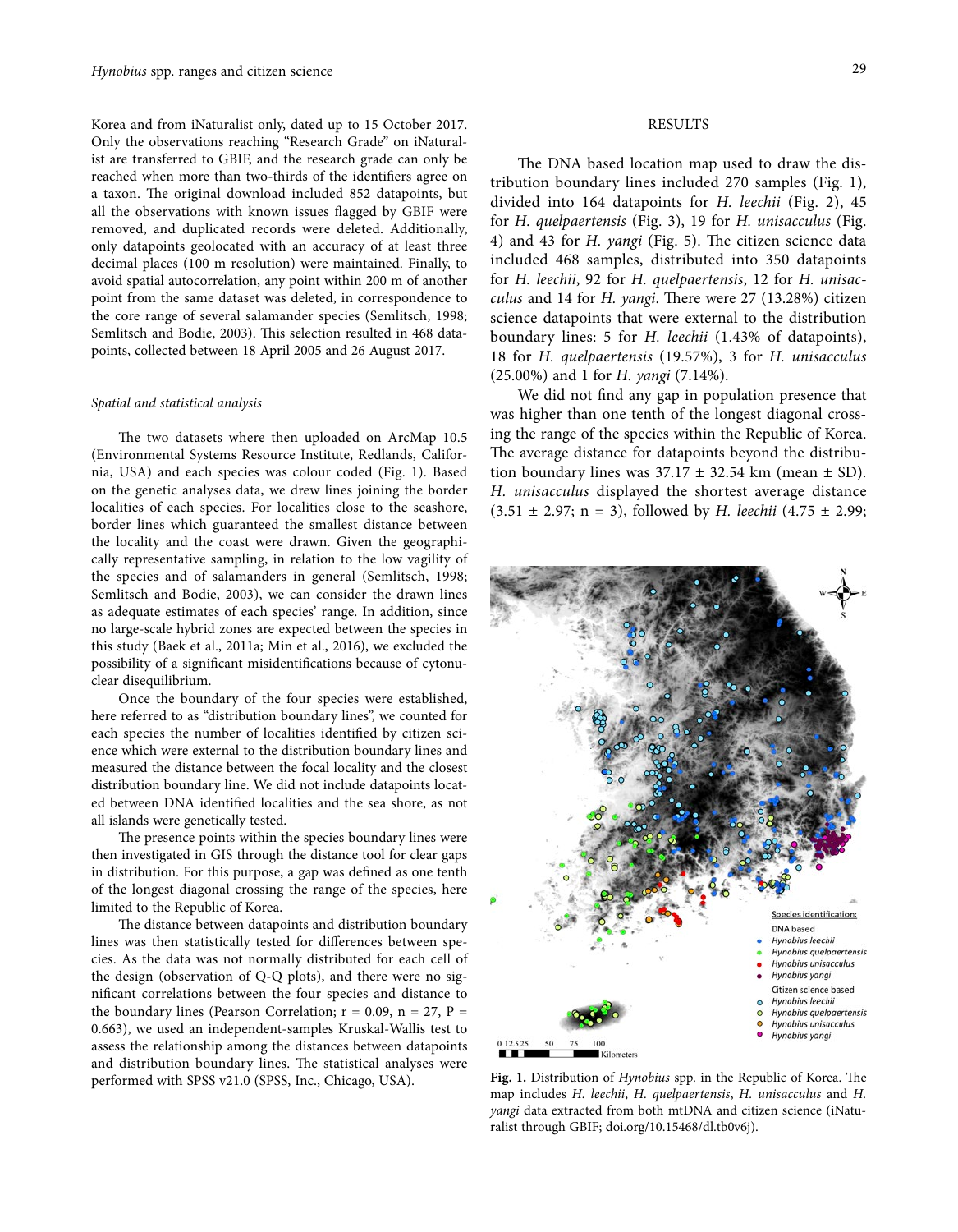

**Fig. 2.** Distribution of *Hynobius leechii* in the Republic of Korea. The map includes both mtDNA and citizen science datapoints (iNaturalist through GBIF; doi.org/10.15468/dl.tb0v6j), with the distribution boundary lines drawn from mtDNA data.



**Fig. 3.** Distribution of *Hynobius quelpaertensis* in the Republic of Korea. The map includes both mtDNA and citizen science datapoints (iNaturalist through GBIF; doi.org/10.15468/dl.tb0v6j), with the distribution boundary lines drawn from mtDNA data.

n = 5), by *H. yangi* (20.67 km; n = 1) and finally by *H. quelpaertensis* (51.47  $\pm$  30.87; n = 18). The independentsamples Kruskal-Wallis test used to assess whether the distance between citizen science datapoints and the dis-



**Fig. 4.** Distribution of *Hynobius unisacculus* in the Republic of Korea. The map includes both mtDNA and citizen science datapoints (iNaturalist through GBIF; doi.org/10.15468/dl.tb0v6j), with the distribution boundary lines drawn from mtDNA data.



**Fig. 5.** Distribution of *Hynobius yangi* in the Republic of Korea. The map includes both mtDNA and citizen science datapoints (iNaturalist through GBIF; doi.org/10.15468/dl.tb0v6j), with the distribution boundary lines drawn from mtDNA data.

tribution boundary lines varied between species was significant (H = 1.49, df = 3, n = 27, P = 0.009). The largest divergence between distribution boundary lines and citizen science observation was observed for *H. quelpaertensis* (Fig. 6).

## DISCUSSION

Through the integration of citizen science-based data collection following the guides provided by molecular tools, we refined the distribution of the four Korean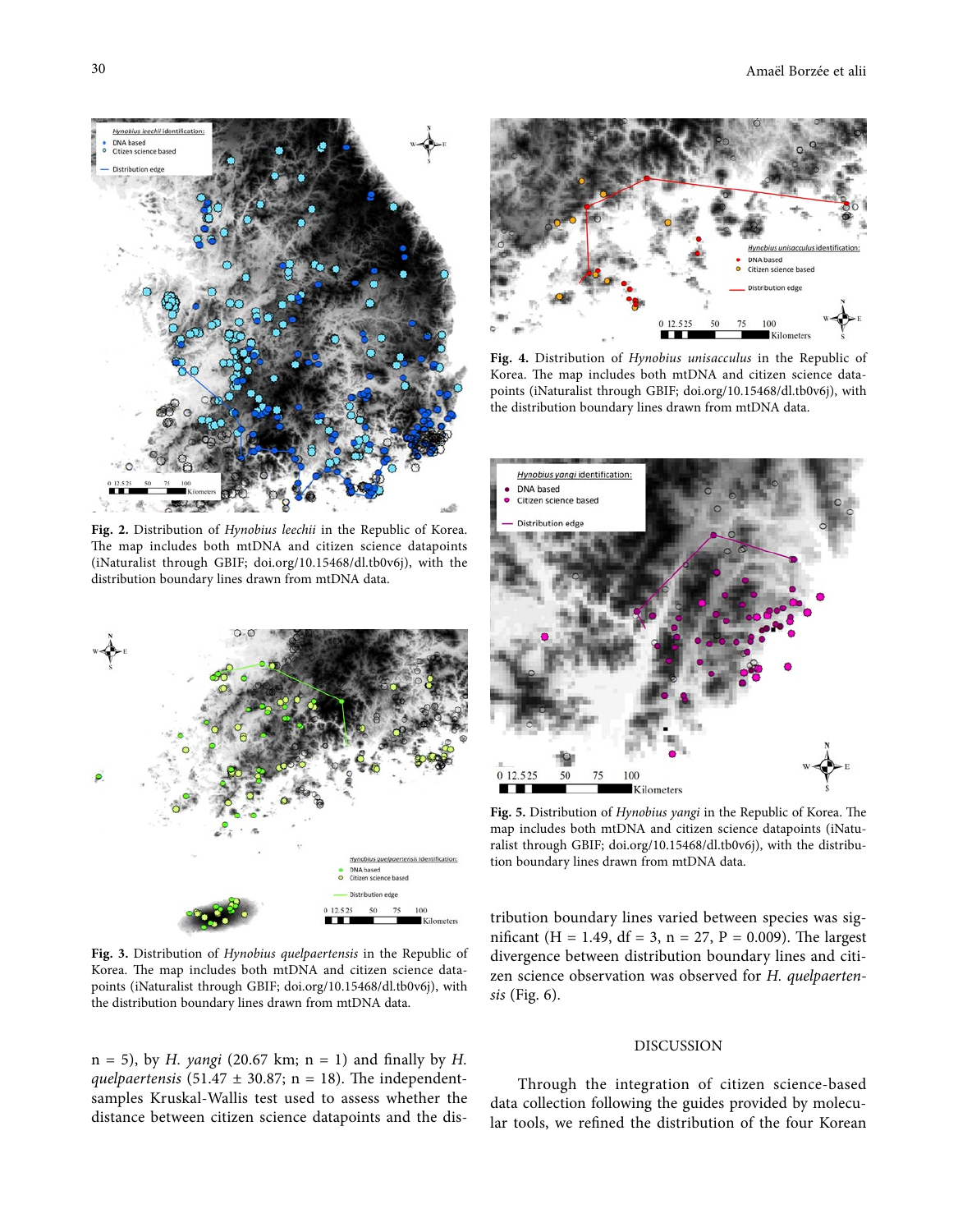

**Fig. 6.** Discrepancies between citizen science and mtDNA based range description for Korean *Hynobius*. The data presented here is the distance between the citizen science datapoints and the distribution boundary lines, for each Korean *Hynobius* species separately. The distance is significantly different between species.

as further genetic testing may narrow down the width of contact zones between species. Finally, we confirm that when citizen science data collection follows clear landmarks set by molecular analyses, the results provided are clear and accurate. However, we need to emphasize that citizen science is most efficient when conducted within a specified framework (Shirk et al., 2012; Gray et al., 2017). Our work follows the steps of other citizen science projects focused on amphibians (e.g., Mossman et al., 1998; Corn et al., 2000; Roh et al., 2014) and we recommend the broader development of this type of projects. If specific projects were set up for the distribution of *Hynobius*, instead of the opportunistic data collected here, even more precise results would be expected.

Regarding the discrepancy points between the two methods, the largest majority was located within the distribution range of *H. quelpaertensis* before the species was split into *H. quelpaertensis* and *H. unisacculus* (Min et al., 2016). Therefore, once these cases removed, only nine discrepancy points remained, highlighting the impact of recent taxonomic modifications onto natural science enthusiasts. Eventually, the combination of knowledgeable nature enthusiasts and the verification method for "Research Grade" on iNaturalist provides clear distribution patterns. Interestingly, the distribution patterns drawn here from citizen science are more accurate than the ones extracted from the red list of the International Union for Conservation of Nature (http://www.iucnredlist.org; as of February 2018). We therefore recommend the use of citizen science platforms, such as iNaturalist, to assess the distribution of species that have not been assessed yet, or those in need of an updates, such as the Korean *Hynobius* species.

Our results however call for a resolution of the taxonomic question regarding the overlapping ranges and potential hybridisation between the different Korean *Hynobius* clades. For instance, the known subclades within *H. leechii*, geographically located between the distribution of *H. unisacculus* and *H. yangi* (Baek et al., 2011a, 2011b; Min et al., 2016) could not be used in this study. However, the taxonomic resolutions are also expected to cause confusion in the identification of *Hynobius* individuals by nature enthusiast when and if new species are described. For this reason, the involvement of experts on citizen science platforms is essential and the resulting general education, together with the development of interests, is one of the best ways to reach conservation purposes on the long term (Cooper et al., 2007; Marshall et al., 2012).

An important point that also needs to be raised here is that citizen science accuracy is directly related to the taxon studied (Cohn, 2008; Crall et al., 2011; Gardiner et al., 2012). The identification of *Hynobius* sp. based on morphology is not considered easy (Kim et al., 2003), even for experienced researchers, and the molecular identification available was the most important contributing factor for the refinement of the ranges presented here. Additionally, a small group of dedicated users on the citizen science platform could make a significant difference. Most observations used for this study were confirmed by a group of dedicated users, allowing the observations to reach the "Research Grade", or oppositely, downgraded to the genus identification because of disagreements with the original observer. These people are therefore important in their own rights for the accumulation of knowledge on species, as already observed by Rotman et al. (2012) and Johnston et al. (2017).

# ACKNOWLEDGEMENTS

The data collected for this project was downloaded from GBIG.org, an open-access database, such as defined in the Memorandum of Understanding on GBIF, paragraph 8. Data were not downloaded from iNaturalist directly as it does not provide a DOI for the dataset, unlike GBIF. This work was supported by a research grant from the Rural Development Administration (PJ012285) to YJ, and by a grant from the National Research Foundation of Korea (NRF) funded by the Ministry of Education (NRF-2016R1D1A1B03934071) to MSM.

## REFERENCES

Baek, H.J., Lee, M.Y., Lee, H., Min, M.S. (2011a): Mitochondrial DNA data unveil highly divergent popula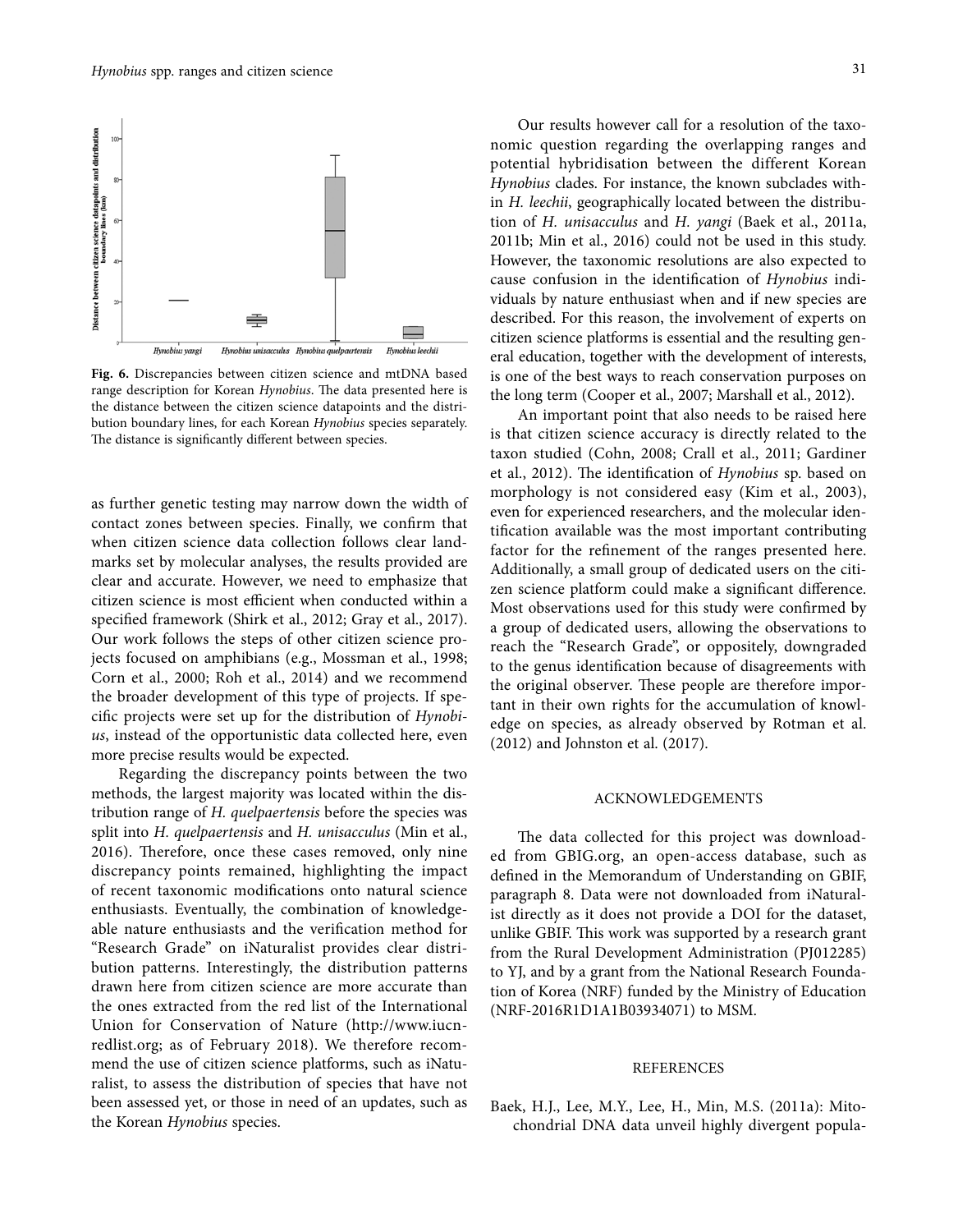tions within the genus *Hynobius* (Caudata: Hynobiidae) in South Korea. Mol. Cells. **31**: 105-112.

- Baek, H.J., Song, J.Y., Lee, H., Min, M.S. (2011b): Species identification of a new candidate taxon HC2 (Caudata: Hynobiidae) using mitochondrial COI gene. Kor. J. Herpetol. **3**: 25-32.
- Borzée, A. (2018): Why are anurans threatened? The case of *Dryophytes suweonensis*. Unpublished doctoral dissertation. Seoul National University, Seoul, Republic of Korea.
- Borzée, A., Kim, K., Heo, K., Jablonski, P.G., Jang, Y. (2017): Impact of land reclamation and agricultural water regime on the distribution and conservation status of the endangered *Dryophytes suweonensis*. PeerJ **5**: e3872.
- Bowser, A., Wiggins, A., Shanley, L., Preece, J., Henderson, S. (2014): Sharing data while protecting privacy in citizen science. Interactions **21**: 70-73.
- Chen, I.-C., Hill, J.K., Ohlemüller, R., Roy, D.B., Thomas, C.D. (2011): Rapid range shifts of species associated with high levels of climate warming. Science **333**: 1024-1026.
- Cohn, J.P. (2008): Citizen science: can volunteers do real research? AIBS Bulletin **58**: 192-197.
- Conrad, C.C., Hilchey, K.G. (2011): A review of citizen science and community-based environmental monitoring: issues and opportunities. Environ. Monit. Assess. **176**: 273-291.
- Cooper, C.B., Dickinson, J., Phillips, T., Bonney, R. (2007): Citizen science as a tool for conservation in residential ecosystems. Ecol. Soc. **12**: 11.
- Corn, P.S., Muths, E., Iko, W.M. (2000): A comparison in Colorado of three methods to monitor breeding amphibians. Northwest. Nat. **81**: 22-30.
- Crain, R., Cooper, C., Dickinson, J.L. (2014): Citizen science: a tool for integrating studies of human and natural systems. Ann. Rev. Environ. Resour. **39**: 641-665.
- Crall, A.W., Newman, G.J., Stohlgren, T.J., Holfelder, K.A., Graham, J., Waller, D.M. (2011): Assessing citizen science data quality: an invasive species case study. Conserv. Lett. **4**: 433-442.
- Dickinson, J.L., Zuckerberg, B., Bonter, D.N. (2010): Citizen science as an ecological research tool: challenges and benefits. Ann. Rev. Ecol. Evol. Syst. **41**: 149-172.
- Gardiner, M.M., Allee, L.L., Brown, P.M., Losey, J.E., Roy, H.E., Smyth, R.R. (2012): Lessons from lady beetles: accuracy of monitoring data from US and UK citizenscience programs. Front. Ecol. Environ. **10**: 471-476.
- Gray, S., Jordan, R., Crall, A., Newman, G., Hmelo-Silver, C., Huang, J., Novak, W., Mellor, D., Frensley, T., Prysby, M. (2017): Combining participatory modelling and citizen science to support volunteer conservation action. Biol. Cons. **208**: 76-86.
- He, Y., Wiggins, A. (2015): Community-as-a-service: data validation in citizen science. In: 4th International Workshop on Methods for Establishing Trust of (Open) Data, Bethlehem, PA.
- Jetz, W., McPherson, J.M., Guralnick, R.P. (2012): Integrating biodiversity distribution knowledge: toward a global map of life. Trends Ecol. Evol. **27**: 151-159.
- Johnston, A., Fink, D., Hochachka, W.M., Kelling, S. (2017): Estimates of observer expertise improve species distributions from citizen science data. Meth. Ecol. Evol. **9**: 88-97.
- Joppa, L.N., Roberts, D.L., Pimm, S.L. (2012): Taxonomy that matters: response to Bacher. Trends Ecol. Evol. **27**: 66.
- Jordan, R., Crall, A., Gray, S., Phillips, T., Mellor, D. (2015): Citizen science as a distinct field of inquiry. BioScience **65**: 208-211.
- Kim, J.B., Min, M.S., Matsui, M. (2003): A new species of lentic breeding Korean salamander of the genus *Hynobius* (Amphibia, Urodela). Zool. Sci. **20**: 1163- 1169.
- Lintott, C., Schawinski, K., Bamford, S., Slosar, A., Land, K., Thomas, D., Edmondson, E., Masters, K., Nichol, R.C., Raddick, M.J. (2010): Galaxy Zoo 1: data release of morphological classifications for nearly 900 000 galaxies. Mon. Not. R. Astrom. Soc. **410**: 166-178.
- Marshall, N.J., Kleine, D.A., Dean, A.J. (2012): Coral-Watch: education, monitoring, and sustainability through citizen science. Front. Ecol. Environ. **10**: 332- 334.
- McKinley, D.C., Miller-Rushing, A.J., Ballard, H.L., Bonney, R., Brown, H., Cook-Patton, S.C., Evans, D.M., French, R.A., Parrish, J.K., Phillips, T.B. (2017): Citizen science can improve conservation science, natural resource management, and environmental protection. Biol. Cons. **208**: 15-28.
- Meyer, C., Kreft, H., Guralnick, R., Jetz, W. (2015): Global priorities for an effective information basis of biodiversity distributions. Nat. Comm. **6**: 8221.
- Min, M.-S., Baek, H., Song, J.-Y., Chang, M., Poyarkov Jr, N. (2016): A new species of salamander of the genus *Hynobius* (Amphibia, Caudata, Hynobiidae) from South Korea. Zootaxa **4169**: 475-503.
- Mossman, M.J., Hartman, L.M., Hay, R., Sauer, J.R., Dhuey, B.J. (1998): Monitoring long-term trends in Wisconsin frog and toad populations. University of Iowa Press, Iowa City, USA.
- Newman, G., Chandler, M., Clyde, M., McGreavy, B., Haklay, M., Ballard, H., Gray, S., Scarpino, R., Hauptfeld, R., Mellor, D. (2017): Leveraging the power of place in citizen science for effective conservation decision making. Biol. Cons. **208**: 55-64.